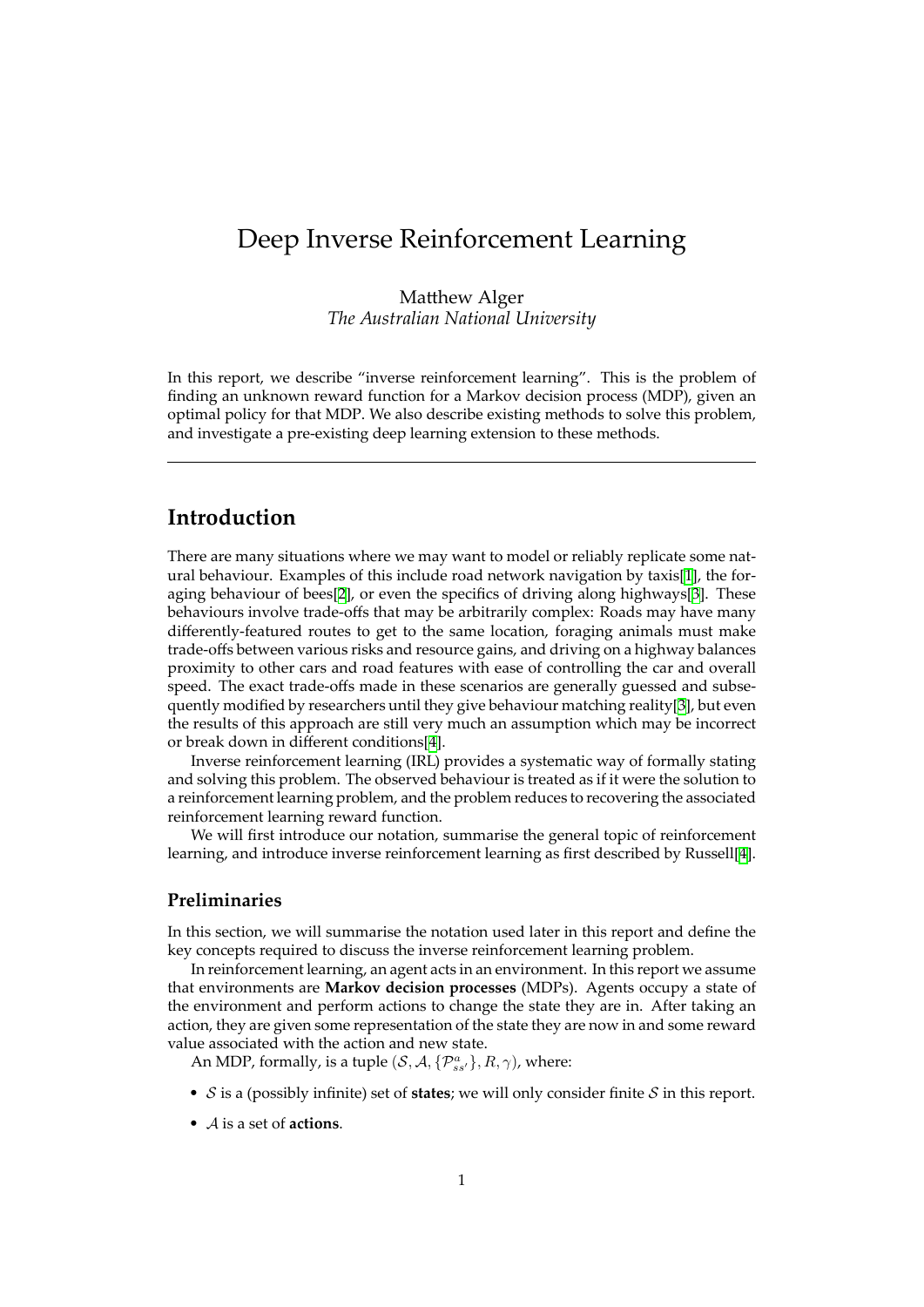- $\{P_{ss'}^a\}$  is a set of **transition probabilities**, where  $P_{ss'}^a$  is the probability of transitioning from state  $s \in \mathcal{S}$  to state  $s' \in \mathcal{S}$  after taking action  $a \in \mathcal{A}[5]$ .
- *R* : *S × A →* R is the **reward function**, which describes how much **reward** an agent should get by taking an action when the agent is in a given state of the MDP. Reward is some real-valued performance measure; **long-term reward** is generally the sum of rewards accumulated over a long period of time. We [wi](#page-17-1)ll only consider reward functions that are independent of action in this report, and only rewards with absolute value bounded by  $R_{\text{max}}$ .
- *γ ∈* [0*,* 1) is called the **discount factor**, and describes how much a given reward is worth one step into the future compared to getting the same reward now[5]. For example, if  $\gamma = 0.5$ , then getting a reward of 1 now is worth as much as getting a reward of 2 one step into the future.

We define for later convenience a matrix  $P^a$ , where  $(P^a)_{ij} = \mathcal{P}^a_{s_i s_j}$ . Similarl[y,](#page-17-1) since the reward is only a function of state, we define a vector  $\mathbf{R}$ , where  $\mathbf{R}_i = R(s_i)$ .

The behaviour of the agent in the MDP is described by a **policy**. A policy is a function *π* : *S → A*, where *π*(*s*) gives the action the agent would take in state *s*. An **optimal policy** is a policy that maximises expected long-term reward for an agent following that policy. All optimal policies are denoted *π ∗* [5]. For a stochastic policy, we may also write *π*(*s, a*) as the probability of taking action *a* in state *s* under the policy.

A **path** taken through an MDP by an agent is denoted *ζ*, and is an ordered list of state and action tuples  $\zeta = [(s_1, a_1), (s_2, a_2), \ldots]$ . Since the MDP may be stochastic depending on  $\mathcal{P}_{ss'}^a$ , there may be many di[ff](#page-17-1)erent paths generated by the same policy. We generalise the reward function to act on paths by defining

$$
R(\zeta) = \sum_{(s_i, a_i) \in \zeta} R(s_i) \tag{1}
$$

The probability of taking a path according to  $\{P^a_{ss'}\}$  is denoted  $P(\zeta)$ ; dependence on  $\{\mathcal{P}^a_{ss'}\}$  is assumed.

We represent states as either integers or **feature vectors**. Let *ϕ* : *S →* R *<sup>D</sup>*, where *D* is some natural number. This is called the **feature map**; the feature vector representing state *s* is then  $\phi(s)$ . It is not, in general, injective or surjective. *D* is the dimensionality of the feature space. We define the **feature counts** of a path *ζ* as the sum of feature vectors of the states visited along that path:

$$
\phi_{\zeta} = \sum_{(s_i, a_i) \in \zeta} \phi(s_i) \tag{2}
$$

We also define the **feature expectations** as the average feature counts over all paths:

$$
\tilde{\phi} = \sum_{\text{all paths } \zeta} P(\zeta) \phi_{\zeta} \tag{3}
$$

### **Reinforcement learning**

The problem of reinforcement learning is now simple to state: For an agent in an environment with unknown transition probabilities, find, through trial and error, the optimal policy[5]. In this section, we describe some background and key results of reinforcement learning.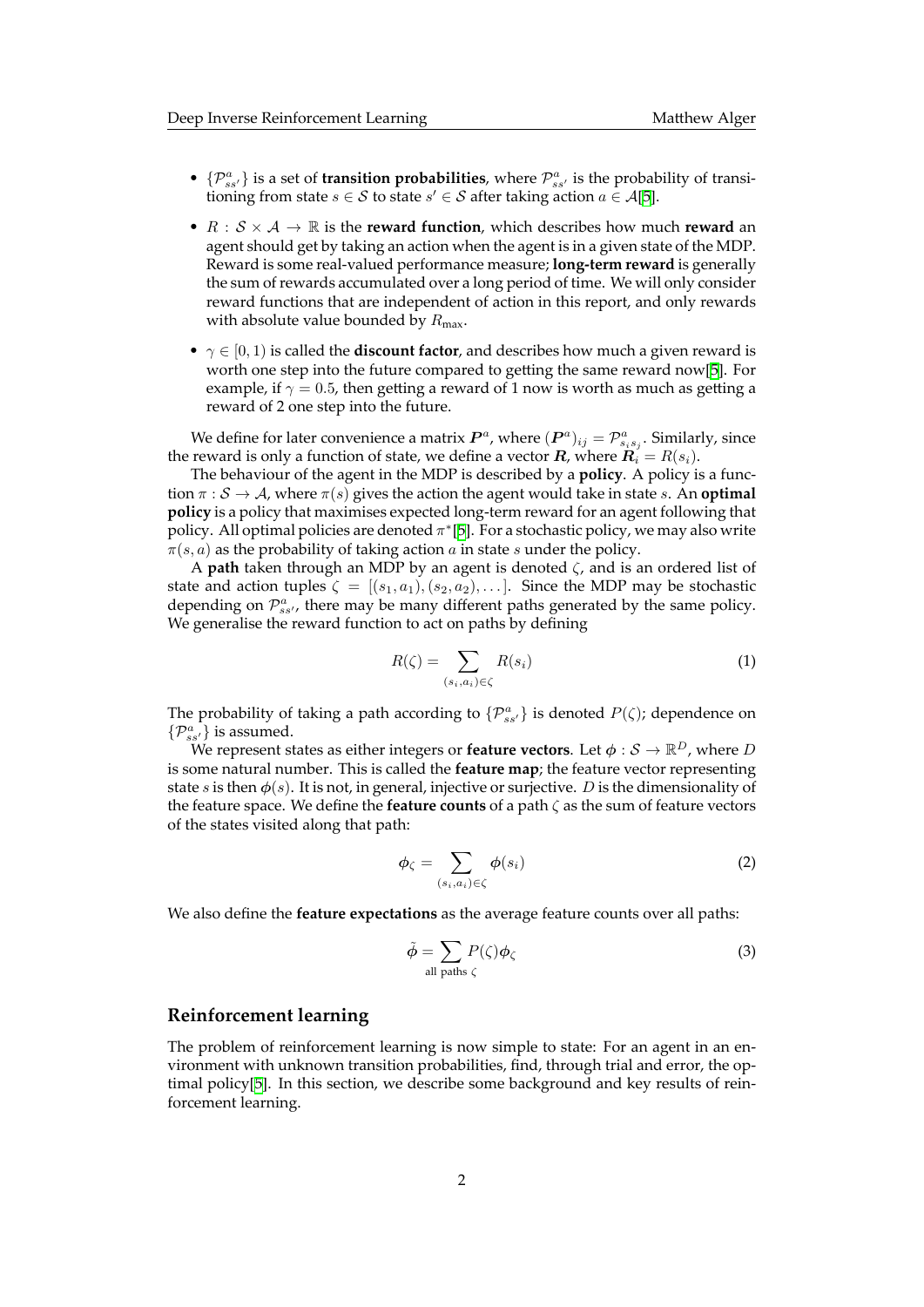We first define the **value function**  $V^{\pi}$  :  $S \to \mathbb{R}$  as

$$
V^{\pi}(s) = \mathbb{E}_{\pi} \left[ \sum_{i=0}^{\infty} \gamma^{i} R(s_{t+i+1}) \middle| s_t = s \right]
$$
 (4)

where  $s_t$  is the current state,  $s_{t+1}$  is the next state visited under  $\pi$ , and so on[5]. The value function *V π* (*s*) is the total discounted long-term reward expected to be obtained by an agent following the policy *π* and starting in state *s*. Informally, *V π* (*s*) describes how "good" it is for an agent to be in the state *s* if the agent follows the policy *π*. As with reward, we define for convenience a vector  $\boldsymbol{V}^{\pi}$ , where  $(\boldsymbol{V}^{\pi})_i = V^{\pi}(s_i)$ .

For any policy  $\pi$  and state  $s$ ,  $V^{\pi}(s)$  satisfies a recursive relationship called t[he](#page-17-1) **Bellman equation for**  $V^{\pi}[5]$ **:** 

<span id="page-2-0"></span>
$$
V^{\pi}(s) = \sum_{a \in \mathcal{A}} \pi(s, a) \sum_{s' \in \mathcal{S}} \mathcal{P}_{ss'}^{a} \left[ R(s') + \gamma V^{\pi}(s') \right]
$$
(5)

*V <sup>π</sup>* uniquely solves th[e](#page-17-1) Bellman equation, so we can use the Bellman equation to find *V π* .

The **action–value function**  $Q^{\pi}$  :  $S \times A \rightarrow \mathbb{R}$  is similarly defined as a measure of discounted long-term reward expected to be obtained by taking an action in a state and then following  $\pi$  thereafter[5]:

$$
Q^{\pi}(s, a) = \mathbb{E}_{\pi} \left[ \sum_{i=0}^{\infty} \gamma^{i} R(s_{t+i+1}) \middle| s_t = s, a_t = a \right]
$$
 (6)

*Q<sup>π</sup>* and *V <sup>π</sup>* are related by

$$
Q^{\pi}(s, a) = \mathbb{E}\left[R(s_{t+1}) + \gamma V^{\pi}(s_{t+1}) \middle| s_t = s, a_t = a\right]
$$
\n(7)

We can now formally restate what an optimal policy is. A policy *π* is optimal iff

$$
\forall s \in \mathcal{S}. \quad \forall a \in \mathcal{A} \setminus \pi(s). \quad Q^{\pi}(s, \pi(s)) \ge Q^{\pi}(s, a)
$$
\n
$$
(8)
$$

There are many algorithms for finding such policies. There are two main classes of policy-finding algorithms: **Model-based**, and **model-free**. A model-based algorithm either knows the transition probabilities of the MDP, or forms some explicit approximation of them from observed trajectories. A model-free algorithm does not.

In the experiments covered in this report, we use the **value iteration** algorithm. This is a model-based algorithm that relies on knowledge of the transition probabilities. It estimates the value function for each state; the policy in any given state is then whichever action is expected to lead to the highest-valued state. The value iteration algorithm is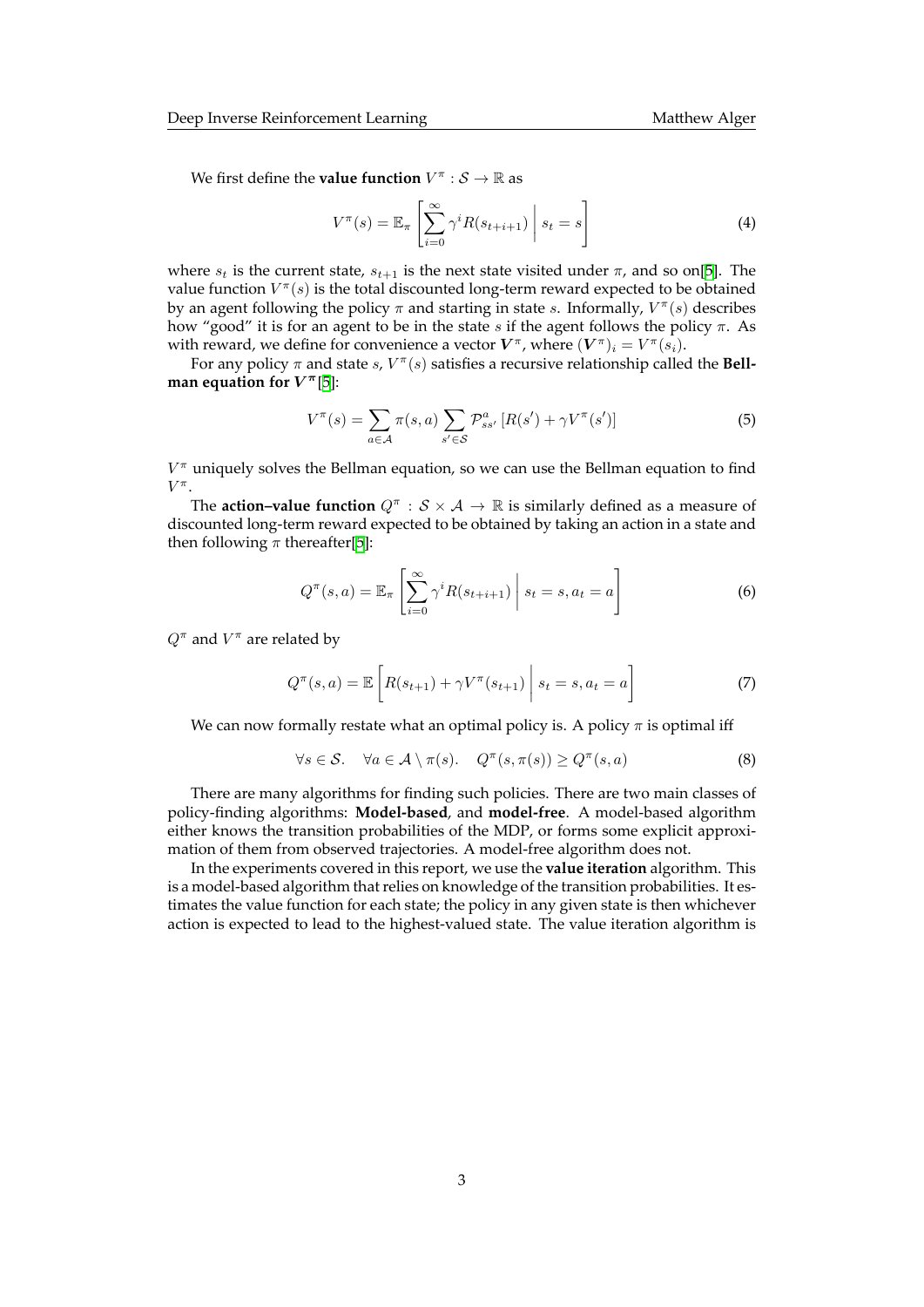reproduced here as algorithm 1.

**Algorithm 1:** Value iteration[5].

```
Input: \mathcal{P}_{ss'}^a, R(s), \mathcal{S}, \mathcal{A}, \gammaforeach s ∈ S do
 V(s) \leftarrow 0end
∆ ← ∞;
while \Delta > \epsilon do
      \Delta \leftarrow 0;
      foreach s ∈ S do
            v \leftarrow V(s);
             V(s) \leftarrow \max_{a \in \mathcal{A}} \sum_{s' \in \mathcal{S}} \mathcal{P}_{ss'}^a(R(s') + \gamma V(s'));\Delta \leftarrow \max(\Delta, |v - V(s)|);end
end
foreach s ∈ S do
       \pi(s) \leftarrow \operatorname{argmax}_{a \in A} \sum_{s' \in S} \mathcal{P}_{ss'}^a(R(s') + \gamma V(s'));end
return π
```
An example of a model-free algorithm is **SARSA**, which learns an optimal policy by repeatedly estimating  $Q^{\pi}$  and then modifying  $\pi$  to be more optimal[5]. We do not discuss SARSA or other policy-finding algorithms here.

### **Inverse reinforcement learning**

**Inverse reinforcement learning** (IRL) is the problem of finding the environment's reward function given observations of the behaviour of an optimally-behaving agent, i.e., given either an optimal policy *π <sup>∗</sup>* or sample paths of an agent following *π ∗* [4]. This is motivated by two main ideas.

Firstly, we may want to replicate behaviour of some entity by using well-tested reinforcement learning methods, but a reward function suited to this task may be arbitrarily complex, abstract, or difficult to describe. An example of this is the problem [o](#page-17-0)f driving a car; to quote Abbeel & Ng's 2004 paper[3] on IRL:

Despite being able to drive competently, the authors do not believe they can confidently specify a specific reward function for the task of "driving well".

By finding a reward function, we can the[n t](#page-16-2)rain an agent to find a policy based on that reward function and hence replicate the original behaviour. This kind of problem is called **apprenticeship learning**. By recovering a reward function and learning a policy from it, rather than directly learning a policy from behaviour (e.g. by function approximation of *π ∗* ), we may be able to find more robust policies that can adapt to perturbations of the environment[3, 6]. We may also be able to solve the related problem of **transfer learning**, where the abstract goal the agent is trying to achieve is similar, but the specifics of the environment differ; a policy learned directly from another environment's optimal policy will probably not be successful in the new environment[7].

Secondly, we may want [to](#page-16-2) [kn](#page-17-2)ow the reward function itself, to explain the behaviour of an existing agent. In the example of modelling the behaviour of bees[2], there is no real interest in recovering the behaviour of the bees, but instead in modelling their motivations.

IRL as stated is not a problem without issues. The biggest issue is that of [r](#page-17-3)eward function multiplicity: For any given policy *π*, there are many reward fu[n](#page-16-1)ctions for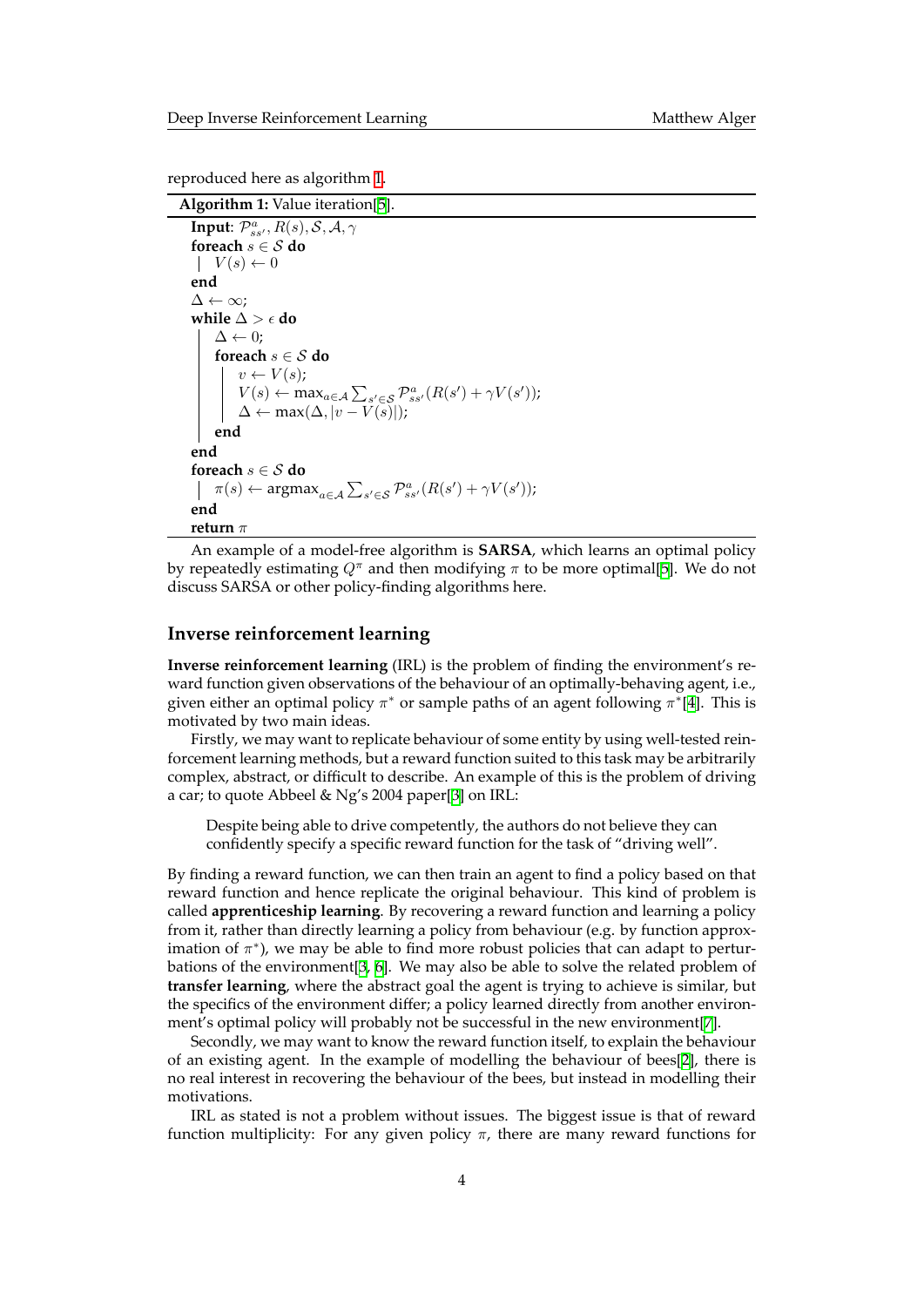which  $\pi$  is optimal. As an example, for the trivial reward function  $R(s) = const$ , every policy is optimal[8]. In practice, degeneracy in reward functions is resolved with use of heuristics to favour specific reward functions over trivial ones, but even this only partially resolves the problem as there can still be many non-trivial reward functions matching the observed policy.

# **Review of IRL Algorithms**

In this section, we review existing IRL algorithms by Ng & Russell[8], and Ziebart et al.[1], and summarise their derivations and methods.

### **Linear programming formulation**

Ng [&](#page-16-0) Russell[8] introduced the first algorithms to solve the IRL problem. These algorithms work differently for small and large state spaces; we begin by looking at the small state space approach. This approach explicitly requires both the policy *π <sup>∗</sup>* and the transition probabilities  $\{\mathcal{P}_{ss'}^a\}$ .

By writing [th](#page-17-4)e Bellman equation (equation 5) in matrix form, we can explicitly solve for  $\bar{V}^{\pi}$ . Writing the action chosen by  $\pi^*$  in any given state as  $a^*$ , we find

$$
\boldsymbol{V}^{\pi^*} = (\boldsymbol{I} - \gamma \boldsymbol{P}^{a^*})^{-1} \boldsymbol{R} \tag{9}
$$

We can also rewrite the condition for a policy [to](#page-2-0) be optimal (equation 8) in terms of the value function.

<span id="page-4-0"></span>
$$
\forall a \in \mathcal{A} \setminus a^*.\quad \boldsymbol{P}^{a^*} \boldsymbol{V}^{\pi^*} \ge \boldsymbol{P}^a \boldsymbol{V}^{\pi^*} \tag{10}
$$

Substituting equation 9, we find

<span id="page-4-1"></span>
$$
\forall a \in (\mathcal{A} \setminus a^*). \quad (\boldsymbol{P}^{a^*} - \boldsymbol{P}^a)(\boldsymbol{I} - \gamma \boldsymbol{P}^{a^*})^{-1}\boldsymbol{R} \ge 0 \tag{11}
$$

This is a key result of [th](#page-4-0)e paper: The reward function *R* is constrained by the actions chosen by *π ∗* . This constraint, then, can in principle be solved for *R*. The degeneracy problem is immediately apparent, since  $R = const$  is a solution no matter what MDP we have. A further constraint is thus introduced to reduce the number of solutions. We choose the solution to equation 11 that maximises

<span id="page-4-2"></span>
$$
\sum_{s \in \mathcal{S}} \left( Q^{\pi^*}(s, a^*) - \max_{a \in (\mathcal{A} \setminus a^*)} Q^{\pi^*}(s, a) \right) \tag{12}
$$

The intuitive meaning of equati[on](#page-4-1) 12 is that deviating from the optimal policy should reduce the total reward as much as possible. We also include an *L*<sup>1</sup> regularisation term to favour "simpler" solutions over "complicated" ones; with  $L_1$  regularisation we expect sparse solutions for *R*. We can write this as a linear programming problem, which can then be solved with well-know[n l](#page-4-2)inear programming methods:

maximise 
$$
\sum_{i=1}^{|\mathcal{S}|} \min_{a \in (\mathcal{A}\backslash a^*)} ((\boldsymbol{P}^{a^*})_i - (\boldsymbol{P}^{a})_i)(\boldsymbol{I} - \gamma \boldsymbol{P}^{a^*})^{-1} \cdot \boldsymbol{R} - \lambda ||R||_1
$$
 (13)

s.t. 
$$
\forall i \in 1, ..., |\mathcal{S}|
$$
.  $\forall a \in (\mathcal{A} \setminus a^*)$ .  $-((\boldsymbol{P}^{a^*})_i - (\boldsymbol{P}^{a})_i)(\boldsymbol{I} - \gamma \boldsymbol{P}^{a^*})^{-1} \cdot \boldsymbol{R} \leq 0$  (14)

$$
\text{and } \forall i \in 1, \dots, |\mathcal{S}|. |R_i| \le R_{\text{max}} \tag{15}
$$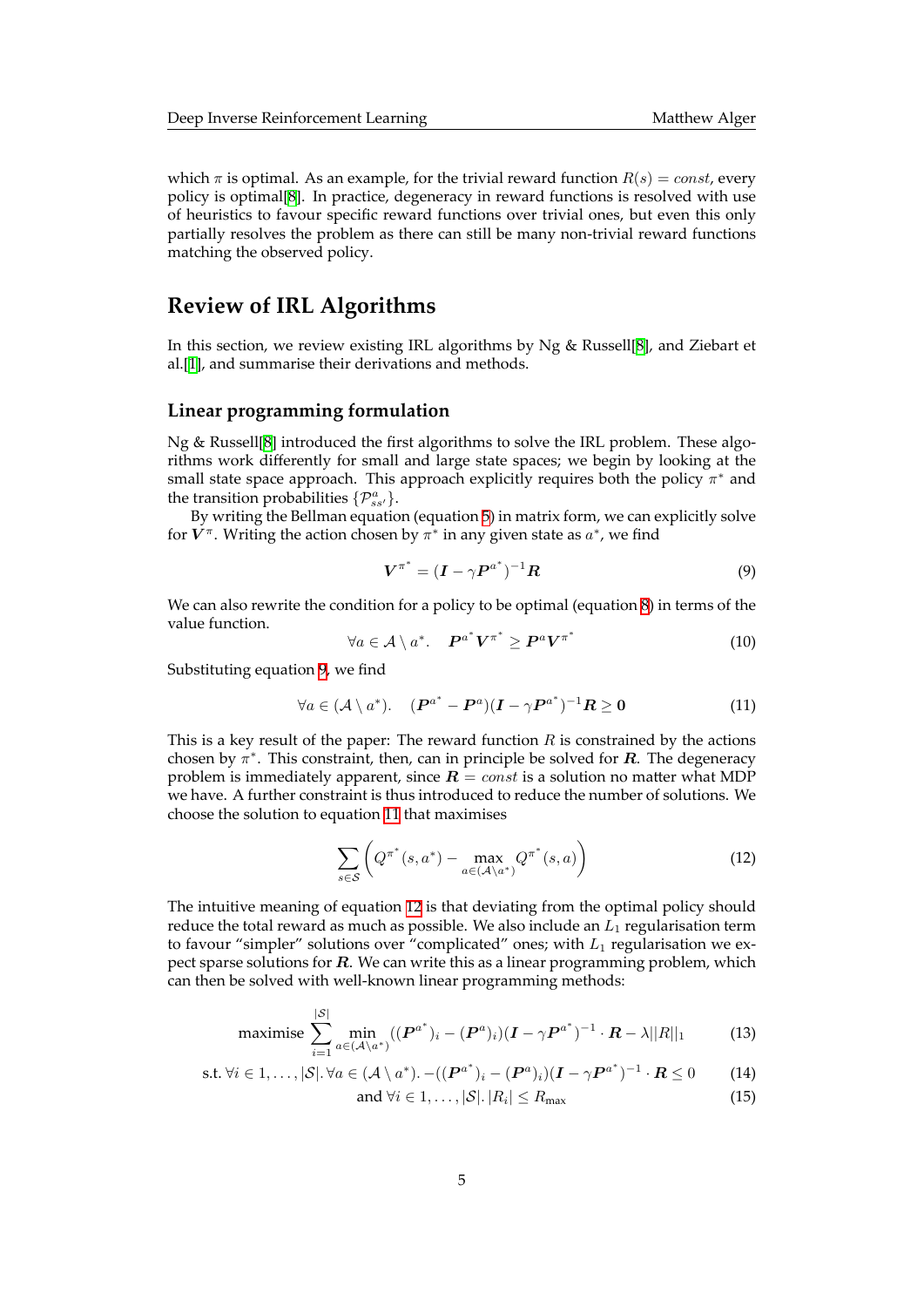This can be written as a set of matrix equations. Taking M and u as dummy vectors, the problem in block matrix form becomes:

maximise 
$$
\begin{bmatrix} 0 \\ 1 \\ -\lambda 1 \end{bmatrix} \cdot \begin{bmatrix} R \\ M \\ u \end{bmatrix}
$$
 (16)

$$
\text{s.t.} \begin{bmatrix} -(P^{a^*} - P^a)(I - \gamma P^{a^*})^{-1} & I & 0 \\ -(P^{a^*} - P^a)(I - \gamma P^{a^*})^{-1} & 0 & 0 \\ -I & 0 & -I \\ I & 0 & -I \end{bmatrix} \cdot \begin{bmatrix} R \\ M \\ u \end{bmatrix} \leq 0 \tag{17}
$$

In larger state spaces, this formulation becomes intractable. This can be resolved this by approximating the reward function as a linear combination of feature vectors of the states:

$$
R(s) = \alpha \cdot \phi(s) \tag{18}
$$

The value function for the optimal policy with this reward function is linear in *α*:

<span id="page-5-0"></span>
$$
V^{\pi^*}(s) = \sum_{i} \alpha_i V_i^{\pi^*}(s)
$$
 (19)

where  $V_i^{\pi}$  is the value function for the policy  $\pi$  when  $R(s) = \alpha_i \phi_i(s)$ . We thus have a generalisation of equation 11 for this approximation:

$$
\forall s \in \mathcal{S}. \forall a \in (\mathcal{A} \setminus a^*). \underset{s' \sim \mathcal{P}_{ss'}^{a^*}}{\mathbb{E}} \left[ V^{\pi^*}(s') \right] \geq \underset{s' \sim \mathcal{P}_{ss'}^{a}}{\mathbb{E}} \left[ V^{\pi^*}(s') \right] \tag{20}
$$

*wh*ere  $\mathbb{E}_{s' \sim \mathcal{P}^a_{ss'}}$  represents [an](#page-4-1) expectation value over states *s'* weighted by the probability of transitioning to *s'*. Since  $V^{\pi^*}$  is linear in  $\alpha$ , we can interpret this as a set of constraints on  $\alpha$ . In practice, since we are dealing with large state spaces, we have a very large number of these constraints. To rectify this, we only consider constraints on states from a sample  $S_0 \subset S$ .

This results in another linear programming formulation for large state spaces:

maximise 
$$
\sum_{s \in \mathcal{S}} \min_{a \in (\mathcal{A} \setminus a^*)} p\left( \mathop{\mathbb{E}}_{s' \sim \mathcal{P}_{ss'}^{a^*}} \left[ V^{\pi^*}(s') \right] - \mathop{\mathbb{E}}_{s' \sim \mathcal{P}_{ss'}^{a}} \left[ V^{\pi^*}(s') \right] \right)
$$
(21)

$$
\text{s.t. } \forall i \in 1, \dots, D. \left| \alpha_i \right| \le 1 \tag{22}
$$

where

$$
p(x) = \begin{cases} x, & x \ge 0 \\ mx, & x < 0 \end{cases} \tag{23}
$$

Since the reward is now linearly approximated, it may no longer be possible to find a non-trivial reward function that makes the observed policy optimal. To get around this, we relax the optimality condition by introducing the function  $p(x)$ .  $p(x)$  represents a penalty for suboptimal actions leading to higher value states than optimal actions would under our recovered reward function. This penalty lets us change our strict optimality constraint into a relaxed constraint, where violating optimality increases the value we are trying to minimise by some dynamic amount *mx*. *m* is how strongly this penalty is enforced. Ng & Russell found empirically that *m* = 2 was an effective penalty coefficient[8].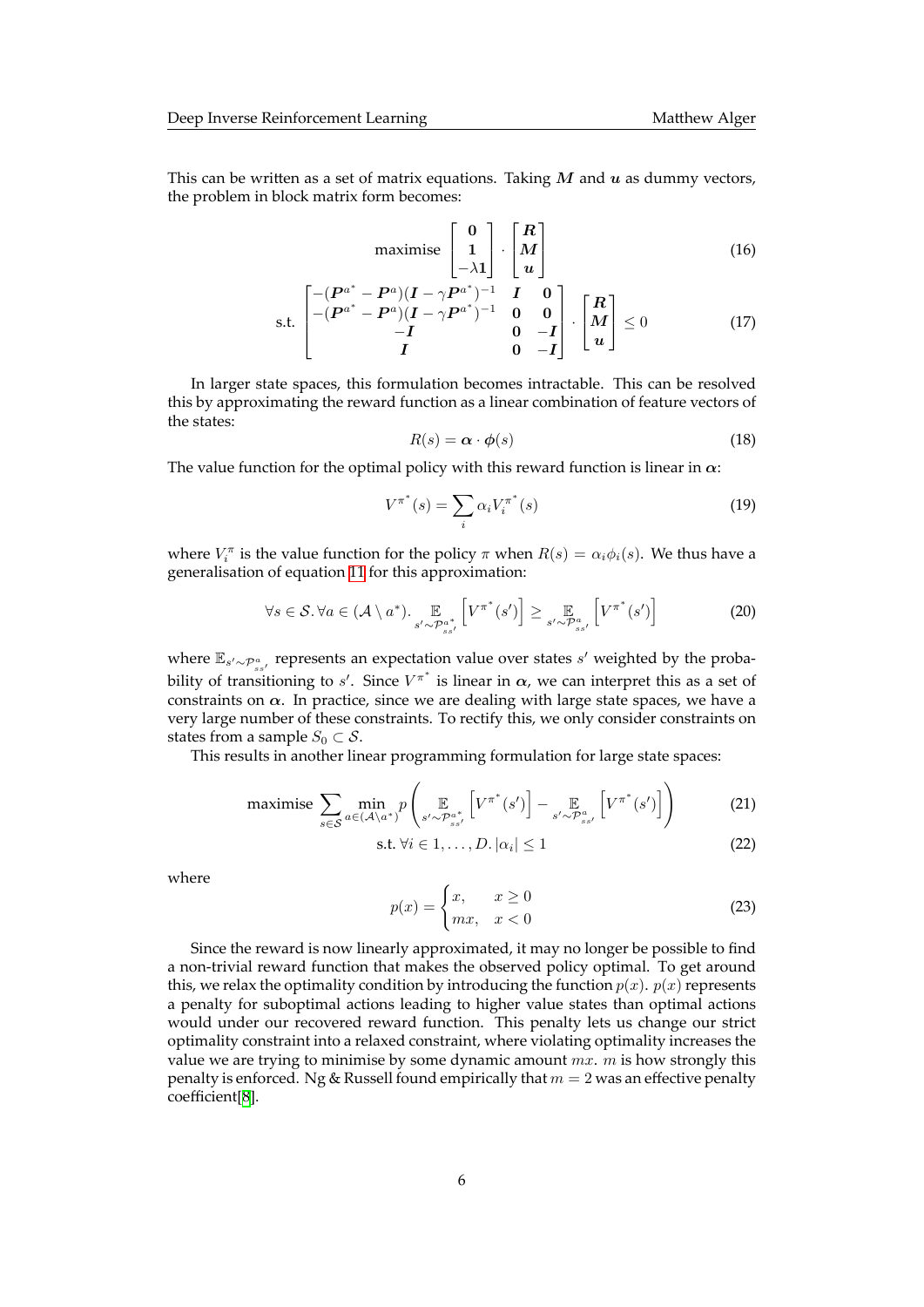The nonlinear functions *p* and min can be eliminated by adding additional variables. We can once again write this as a set of matrix equations. Taking *z*, *y*, and *x* as dummy vectors, the block matrix form is

maximise 
$$
\begin{bmatrix} 1 \\ 0 \\ 0 \\ 0 \end{bmatrix}^T \begin{bmatrix} z \\ y \\ x \\ \alpha \end{bmatrix}
$$
 (24)

$$
\text{s.t. } \begin{bmatrix} 0 & I_j & -I_j & -v_{ij}^T \end{bmatrix} \begin{bmatrix} z \\ y \\ x \\ \alpha \end{bmatrix} = 0 \tag{25}
$$

and 
$$
\begin{bmatrix} 0 & 0 & 0 & I \\ 0 & 0 & 0 & -I \\ 0 & -I & 0 & 0 \\ 0 & 0 & -I & 0 \\ 1I_{l}^{T} & -\delta_{il}I & 2\delta_{il}I & 0 \end{bmatrix} \begin{bmatrix} z \\ y \\ x \\ \alpha \end{bmatrix} \leq \begin{bmatrix} 1 \\ 1 \\ 0 \\ 0 \\ 0 \end{bmatrix}
$$
 (26)

where

$$
(\boldsymbol{v}_{ij})_k = \mathop{\mathbb{E}}_{s' \sim \mathcal{P}_{ss'}^{a^*}} \left[ V_k^{\pi^*}(s') \right] - \mathop{\mathbb{E}}_{s' \sim \mathcal{P}_{ss'}^{a}} \left[ V_k^{\pi^*}(s') \right] \tag{27}
$$

The final linear programming formulation in Ng & Russell's paper describes IRL from sampled paths, with no explicit  $\pi^*$  or  $\{\mathcal{P}_{ss'}^a\}$ , though it does require the ability to run arbitrary policies through the MDP. This is effectively an approximation to the previous formulation of the problem, with slight changes to the eventual linear programming formulation, so we do not go into detail on this here.

### **Maximum entropy formulation**

Ziebart et al.[1] build on Abbeel & Ng's[3] approach to removing multiplicity in the possible reward functions. They introduced a method of matching feature expectations between observed paths and optimal paths for recovered reward functions. Intuitively, if we generate a policy which is optimal for our recovered reward function, we would expect that o[n](#page-16-0) average it generates the s[am](#page-16-2)e paths as the optimal policy for the true reward function. This approach thus recovers reward functions that can be learned from using standard reinforcement learning methods to recover policies similar to the optimal policy. The observed feature expectations from our *N* observed trajectories is a simple average over feature counts.

$$
\tilde{\phi} \approx \tilde{\phi}_{\text{obs}} = \frac{1}{N} \sum_{i=1}^{N} \phi_{\zeta_i}
$$
\n(28)

Ziebart et al. extend this by using the principle of maximum entropy. First, they restate the problem probabilistically. Consider a distribution over all possible paths through the MDP. Due to the stochastic nature of the environment, there may be many paths which match feature expectations, and these paths may be constrained in ways that are not implied by the feature expectations[1]. To fix this problem, we use the maximum entropy distribution over paths, which has the least additional constraints other than what we know from our feature expectation matching. The maximum entropy distribution is described in more detail by Jaynes[9]. The result of this is that paths yielding higher total reward should be expone[nt](#page-16-0)ially more likely to be chosen, i.e.:

$$
P(\zeta) = \frac{1}{Z} \exp(R(\zeta))
$$
\n(29)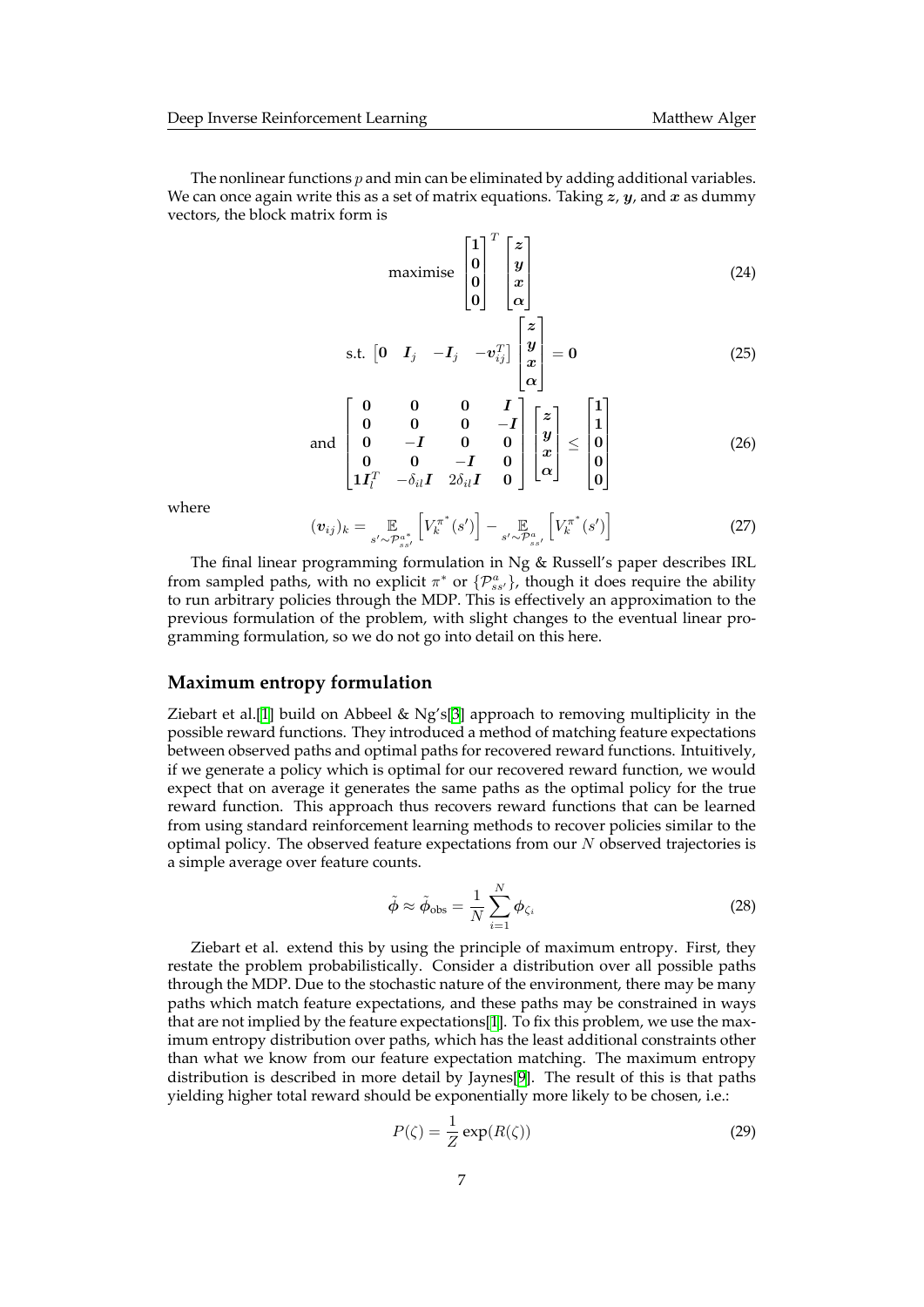where *Z* is called the **partition function** in analogy with statistical physics and is a normalisation constant obtained by summing exp(*R*(*ζ*)) over all paths.

One key benefit of this probabilistic approach is that we implicitly handle the uncertainty and noise in our observed paths through the MDP, potentially leading to obtaining clearer or more robust reward functions.

For a non-deterministic MDP, the maximum entropy distribution is intractable, but under the assumptions that the partition function is constant and that the stochasticity in the MDP has little effect on long-term behaviour of the policy, there is a tractable approximation:

$$
P(\zeta \mid \boldsymbol{\alpha}) \approx \frac{\exp(\boldsymbol{\alpha} \cdot \boldsymbol{\phi}_{\zeta})}{Z(\boldsymbol{\alpha})} \prod_{(s_t, a_t), (s_{t+1}, a_{t+1}) \in \zeta} \mathcal{P}_{s_ts_{t+1}}^{a_t}
$$
(30)

This gives a stochastic policy, where we choose an action with a probability proportional to the sum of all probabilities of taking paths that begin with that action, i.e.,

$$
P(a \mid \boldsymbol{\alpha}) \propto \sum_{\zeta \text{ s.t. } a \in \zeta_1} P(\zeta \mid \boldsymbol{\alpha}) \tag{31}
$$

To find  $\alpha$ , we want to maximise the log-likelihood of observing the observed paths under this distribution. This is an optimisation problem, with the optimal  $\alpha$  given by

$$
\alpha^* = \underset{\alpha}{\operatorname{argmax}} L(\alpha) = \underset{\alpha}{\operatorname{argmax}} \sum_{i=1}^N \log P(\zeta_i \mid \alpha) \tag{32}
$$

Ziebart et al. assume that the reward function is linear in the states (as in the linear programming approach, equation 18) and hence find the gradient of  $L(\alpha)$  to be

$$
\frac{\partial L}{\partial \alpha} = \tilde{\phi}_{\text{obs}} - \sum_{i=1}^{N} P(\zeta_i \mid \alpha) \phi_{\zeta_i} = \tilde{\phi}_{\text{obs}} - \sum_{s \in \mathcal{S}} D(s) \phi(s)
$$
(33)

where  $D(s)$  is called the **expected state visitation frequency** of state *s* and represents the probability of being in a given state. *D*(*s*) can be efficiently computed using a dynamic programming algorithm which takes transition probabilities and a reward function, and returns *D*(*s*). The transition probabilities are ideally given, but can be approximated by observed trajectories. This algorithm has been reproduced here as algorithm 2. *α* can then be found by standard gradient descent methods, where *D*(*s*) is recalculated using algorithm 2 after each gradient descent step based on the new value of *α*.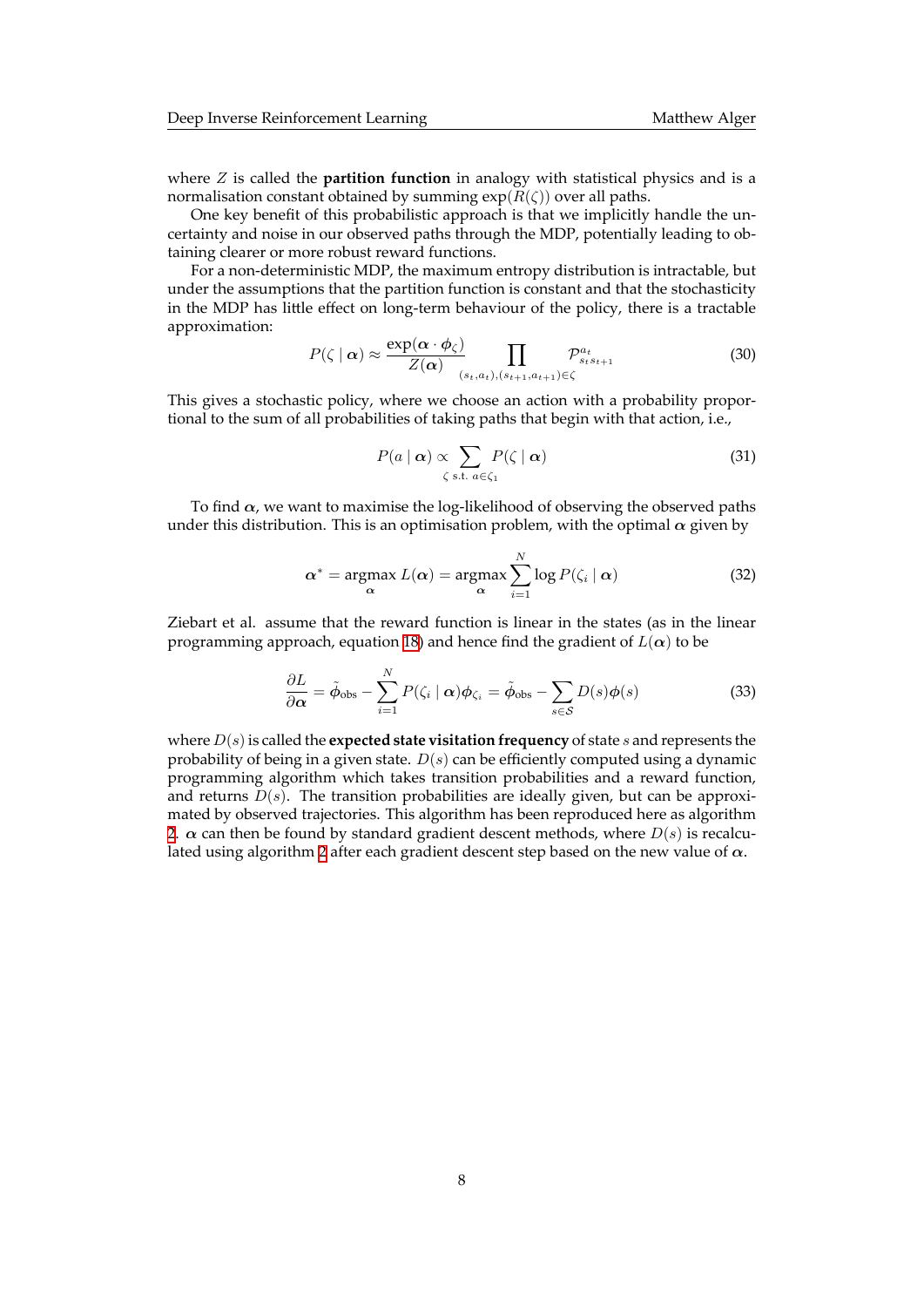**Algorithm 2:** Dynamic programming algorithm for finding *D*[1].

```
Input: \{\mathcal{P}_{ss'}^a\}, R(s), \mathcal{S}, \mathcal{A}Output: D(s)
Z_{s_{\text{terminal}}} \leftarrow 1;loop N times
     foreach s ∈ S do
           foreach a ∈ A do
                 Z_{sa} \leftarrow \sum_{s' \in S} \mathcal{P}_{ss'}^a Z_{s'} \exp R(s);end
     end
      foreach
s ∈ S do
            \sum_{a \in \mathcal{A}} Z_{sa} + \mathbf{1}_{s=s_{\text{terminal}}}end
endloop
foreach s ∈ S do
     foreach a \in A do
       \left| P(a \mid s) \leftarrow Z_{sa}/Z_s;end
     D_0(s) \leftarrow P(s = s_{\text{initial}});end
foreach t \in 1, \ldots, N do
     foreach s ∈ S do
            D_t(s) \leftarrow \sum_{s' \in \mathcal{S}} \sum_{a \in \mathcal{A}} D_{t-1}(s') \mathcal{P}_{s's}^a P(a \mid s');end
end
foreach s ∈ S do
      D(s) \leftarrow \sum_{t=0}^{N} D_t(s);end
return D(s)
```
# <span id="page-8-1"></span>**Deep maximum entropy formulation**

The maximum entropy formulation can be simply extended to use deep learning. This extension has also been derived by Wulfmeier et al.[10]

In the maximum entropy formulation, we assumed that the reward function is a linear combination of feature vectors, as in equation 18.

$$
R(s) = \boldsymbol{\alpha} \cdot \boldsymbol{\phi}(s)
$$

This has a very obvious limitation: It might not be possible to accurately approximate the reward function as a linear combination of thes[e fe](#page-5-0)ature vectors in the given basis *ϕ*. To remedy this, we can approximate the *basis functions* as non-linearly transformed linear combinations:

$$
R(s) = \alpha \cdot \varphi(s) \tag{34}
$$

$$
\varphi(s) = \sigma(\boldsymbol{W} \cdot \boldsymbol{\phi}(s)) \tag{35}
$$

Here,  $\sigma(\bm{x})$  is the sigmoid (logistic) function $^1$  (equation 36), applied elementwise to the

<span id="page-8-0"></span><sup>&</sup>lt;sup>1</sup>We can use any non-linear function instead of sigmoid. In this context the function we use is called the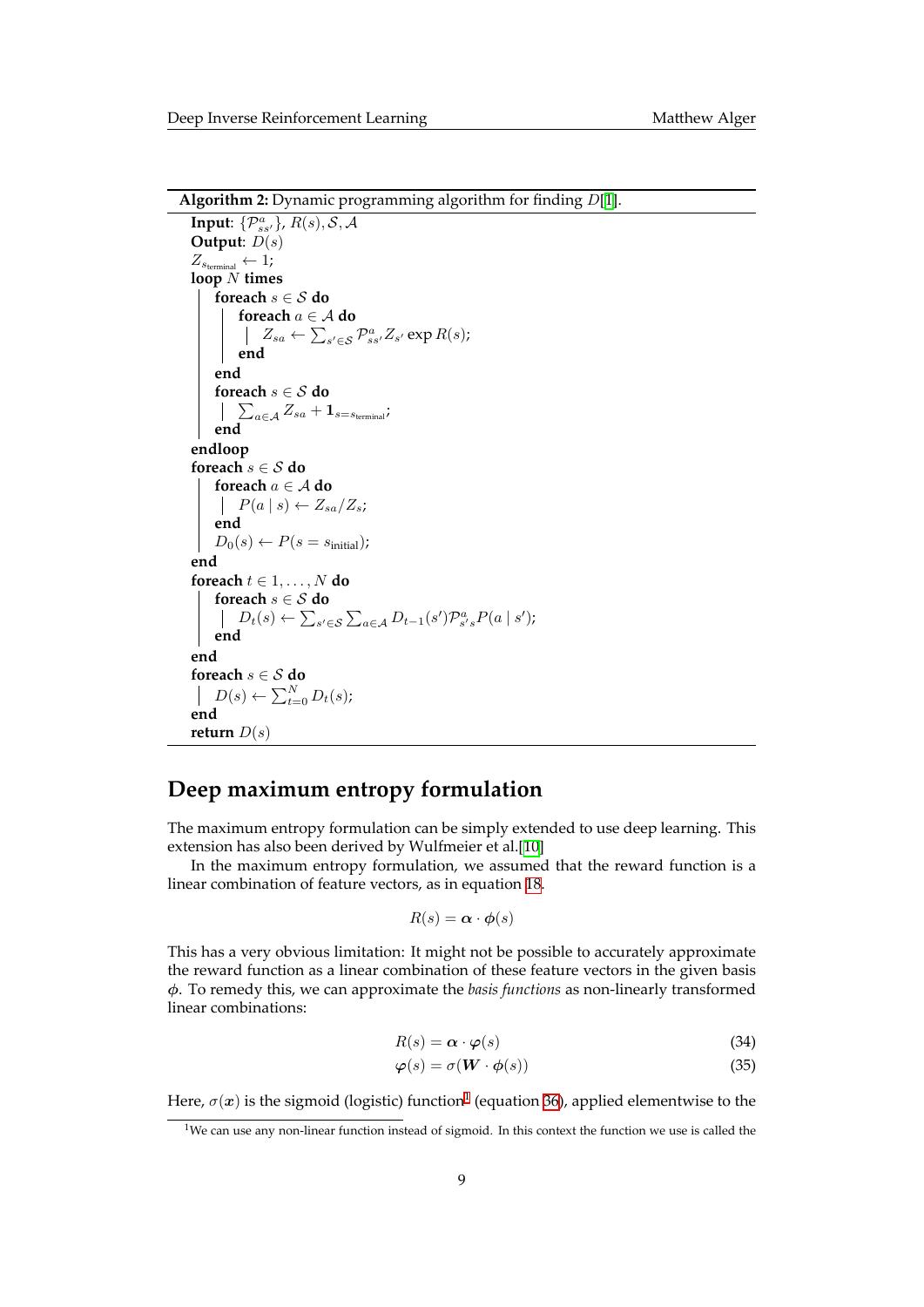vector *x*.

$$
\sigma(x) = \frac{1}{1 + \exp(-x)}\tag{36}
$$

This concept can be extended to arbitrary depth.

$$
R(s) = \alpha \cdot \varphi_n(s) \tag{37}
$$

$$
\varphi_n(s) = \sigma(W_n \cdot \varphi_{n-1}(s)) \tag{38}
$$

$$
\vdots
$$
  

$$
\varphi_1(s) = \sigma(W_1 \cdot \phi(s))
$$
 (39)

This structure is called a **neural network**, and when  $n > 1$  we call it a **deep neural network**[12]. By choosing suitable values for the parameters  $W_1, \ldots, W_n$ , we can approximate any continuous feature map[13, 11] and hence, in principle, any reward function.

.

We can still find the *α* that minimises loss *L* with gradient descent, by using a variation of equation 33. This variation is shown in equation 40;  $\tilde{\varphi}_{obs,n}$  is the observed feature expec[tati](#page-17-5)ons evaluated with  $\varphi_n$  as the feature map.

$$
\partial_{\alpha} L = \tilde{\varphi}_{obs,n} - \sum_{s \in \mathcal{S}} D(s) \varphi_n(s)
$$
\n(40)

Define  $D_{obs}(s)$  as the **observed state visitation frequency** of state *s*;  $D_{obs}(s)$  is the number of times the state *s* was visited in the observed trajectories, divided by the total number of states visited. We can then rewrite the observed feature expectations as  $\sum_{s \in \mathcal{S}} D_{\text{obs}}(s) \varphi_n(s)$  and hence we can rewrite  $\partial_{\boldsymbol{\alpha}} L$  as

$$
\partial_{\alpha}L = \sum_{s \in \mathcal{S}} (D_{\text{obs}}(s) - D(s))\varphi_n(s) \tag{41}
$$

In this form, the connection between the derivative with respect to  $\alpha$  and the original equation becomes clear. We can now easily find gradients of *L* with respect to  $W_1, \ldots, W_n$ . Generalising the Ziebart et al. gradient for  $\alpha$  (equation 41), we find the gradient with respect to *W<sup>i</sup>* to be

$$
\partial_{\mathbf{W}_i} L = \sum_{s \in \mathcal{S}} \frac{\partial L}{\partial R(s)} \frac{\partial R(s)}{\partial \mathbf{W}_i} \tag{42}
$$

$$
=\sum_{s\in S}(D_{\text{obs}}(s)-D(s))\partial_{\mathbf{W}_i}R(s)
$$
\n(43)

The gradients *∂<sup>W</sup>iR*(*s*) are standard neural network derivatives, so all gradients can be calculated using the backpropagation algorithm[14]. From the gradients, we can find good values for  $W_1, \ldots, W_n$  and  $\alpha$  using standard gradient descent methods, where *D*(*s*) is recalculated using algorithm 2 after each gradient descent step. The reward function input to algorithm 2 is given by equations 37 – 39 using the new values of  $W_1, \ldots, W_n$  and  $\alpha$ .

This approach has recently been tested by Wulfmeier et al.[10] and they obtain good results. We attempt here to replicate [th](#page-8-1)ese results on an MDP with reward non-linear in the state vectors, using th[e a](#page-8-1)bove equations.

**activation function** in analogy with biological neurons. We choose sigmoid as it is differentiable and its derivative can be written in terms of itself. These properties make the proc[ess](#page-17-7) of finding optimal parameters  $W$  and  $\alpha$  more efficient. An additional constraint on the activation function is that it should be nonpolynomial; polynomial activation functions lead to equations that *cannot* approximate arbitrary continuous functions[11].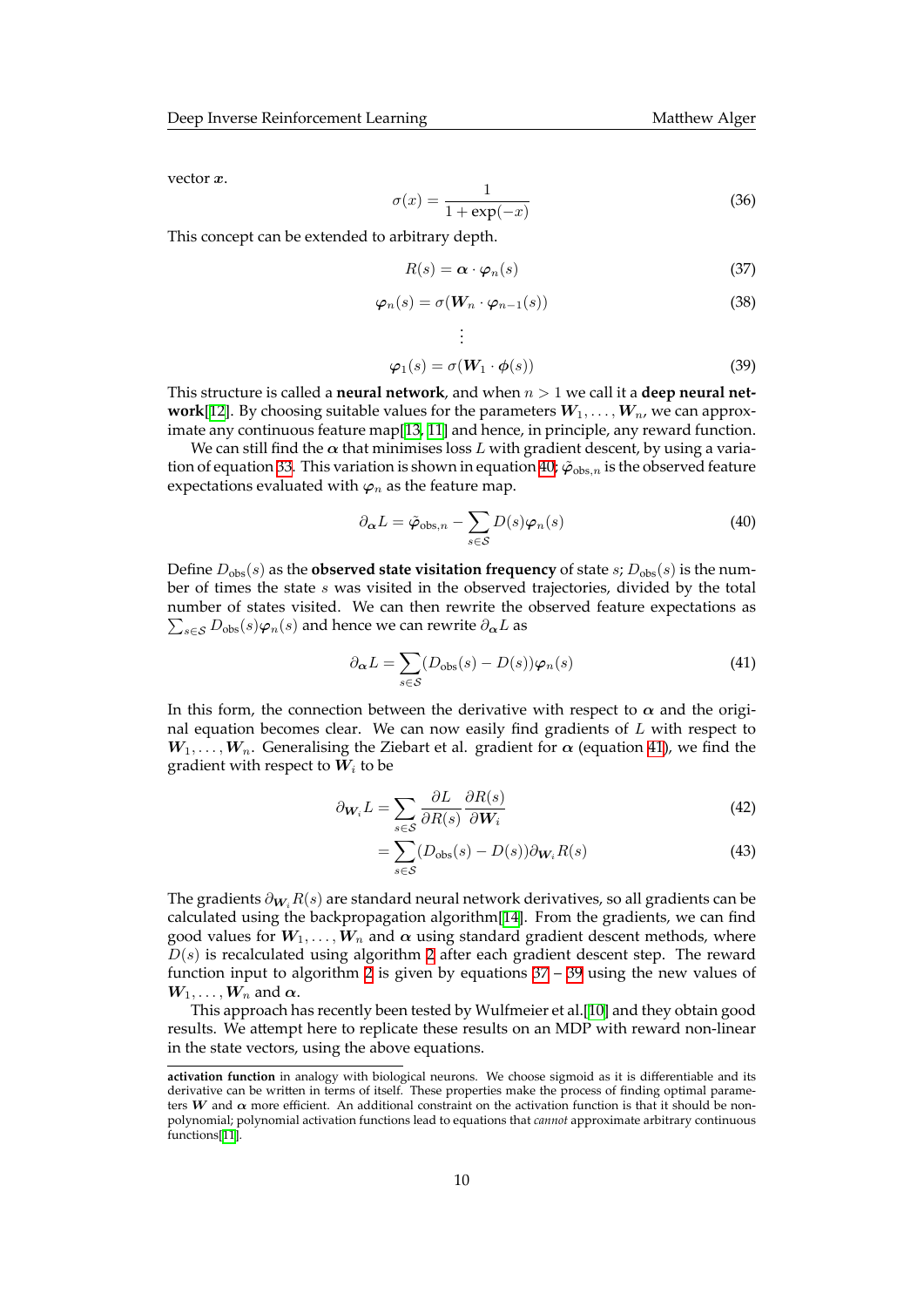# **Experiments and Results**

We loosely followed the experimental method of Wulfmeier et al.[10] and Levine et al.[7] and compared the maximum entropy IRL algorithm (MaxEnt) to the deep maximum entropy IRL algorithm (DeepMaxEnt) on the objectworld MDP, and compared our results to the results presented in the Wulfmeier et al. paper. We set  $\gamma = 0.9$  and used a learning rate of  $\xi = 0.01$ . The deep maximum entropy netwo[rk c](#page-17-7)onsisted of two hi[dd](#page-17-3)en layers of dimension 3; Wulfmeier et al. found this to be a good configuration of the network[10]. We also included bias vectors on the inner layers. All layers of the network were initialised with random normal values; bias vectors were initialised as zero. The equations describing the maximum entropy reward and deep maximum entropy reward are equation 44 and equation 45 respectively, where *ϕ*cts is the matrix with column *i* [equ](#page-17-7)al to  $\phi_{\text{cts}}(s_i)$ ,  $b_i$  are bias row vectors, and  $W_i$  are weight matrices. Gradient descent was performed using AdaGrad[15]. The expected state visitation frequency  $D(s)$  was recalculated based on the current reward function at each iteration step using algorithm 2, andt[his](#page-10-0) was then use[d t](#page-10-1)o calculate the gradient as described in equation 43. The reward was z-scored before each calculation of *D*(*s*) to prevent the exponentiation of the reward function in algorith[m](#page-17-8) 2 from overflowing.

<span id="page-10-1"></span><span id="page-10-0"></span>
$$
R_{\text{ME}} = \alpha^T \phi_{\text{cts}} \tag{44}
$$

$$
R_{\text{DME}} = \alpha^T \sigma (b_2 + W_2 \sigma (b_1 + W_1 \phi_{\text{cts}}))
$$
\n(45)

Both the maximum entropy tests and the deep maximum entropy tests were performed with the same code framework. This is possible since the maximum entropy algorithm is a special case of the deep maximum entropy framework with no hidden layers. By using the same code for both algorithms, we hope to eliminate systematic errors in the implementation which would bias results toward or against either algorithm. The implementation is available on GitHub<sup>2</sup>.

We evaluated the performance of each algorithm by using the expected value difference (EVD) score[7]. This is computed by finding the optimal policy under the reward function recovered by each algorithm and then finding the expected total discounted reward for this policy under the *original* rewa[rd](#page-10-2) function. The expected value difference is then given by the difference between this value and the expected total discounted reward for the op[ti](#page-17-3)mal policy, averaged over initial states.

### **Evaluation MDP**

Experiments were run on the **objectworld** MDP[7], which has states that are cells in an *N × N* grid. An agent can take five actions in each state: up, down, left, right, or stay. Each action corresponds to movement in the given direction (or no movement at all for stay), but has a 30% chance of moving in a random direction instead. If the agent tries to move off the grid, it remains in the same state[. A](#page-17-3)gents start in random states.

The grid contains some number of "objects", distributed at random through the grid. Each object has a position on the grid, an inner colour, and an outer colour; there are *C* colours. The reward of a state is 1 if the state is both within 3 cells of an outer red object and within 2 cells of an outer green object, *−*1 if the state is within 3 cells of an outer red object, and 0 otherwise. The inner colours and any colours other than red or green are unrelated to the reward and serve as distractors.

<span id="page-10-2"></span><sup>2</sup>https://github.com/MatthewJA/Inverse-Reinforcement-Learning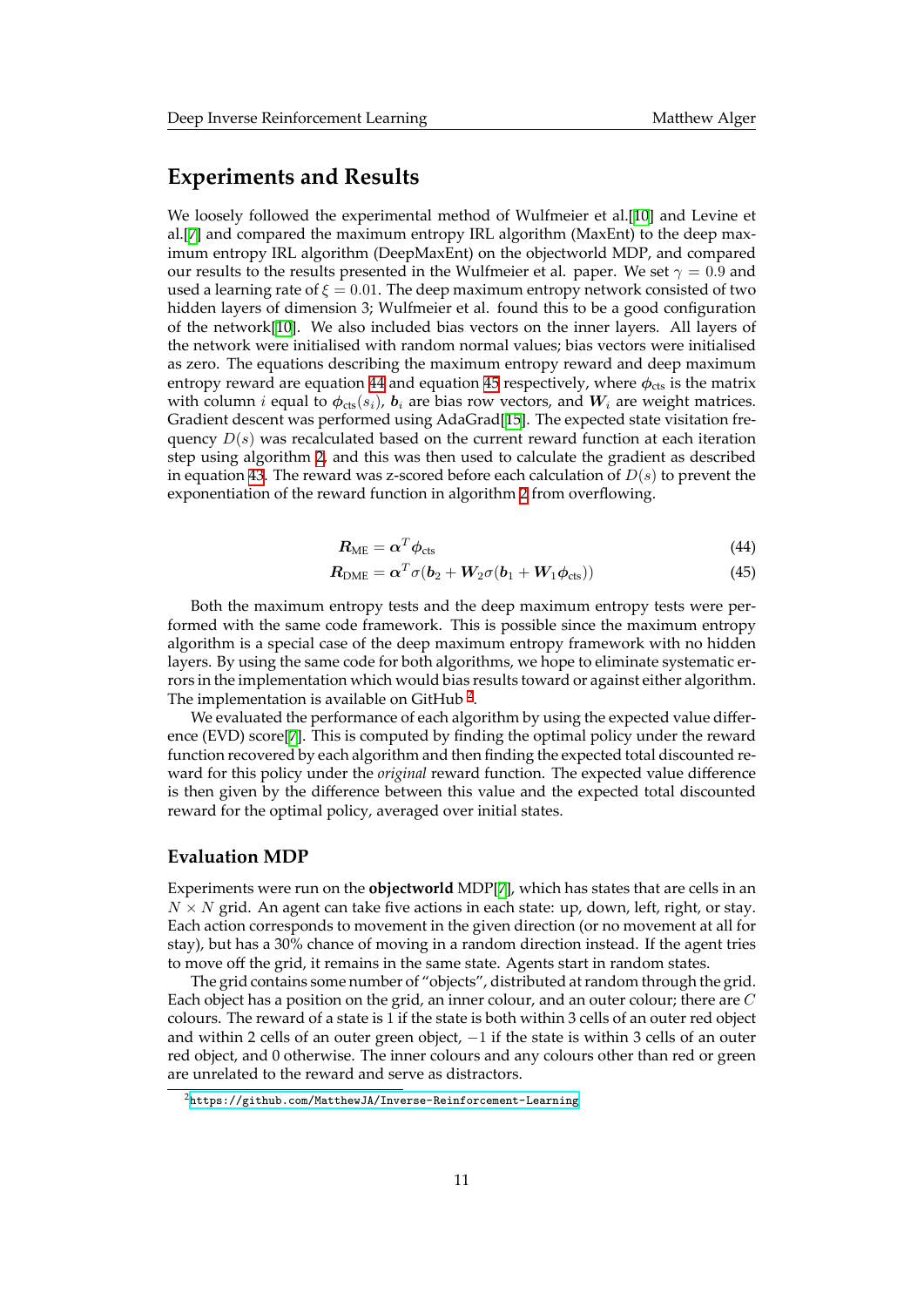

Figure 1: Example 10*×*10 objectworld. Cells coloured grey have reward 0, cells coloured white have reward 1, and cells coloured black have reward *−*1. Objects are represented by circles with their inner and outer colours represented as the colour of the inner circle and the colour of the outer circle respectively.

Two different feature maps can be used represent the states: a continuous map, and a discrete map. The continous map,  $\phi_{\text{cts}}$ , gives 2*C*-dimensional real-valued feature vectors. The elements of the feature vectors are distances to objects: The first element is the distance to the nearest inner red object, the second element is the distance to the nearest outer red object, the third element is the distance to the nearest inner green object, and so on through all colours. The discrete map, *ϕ*dsc, gives 2*CN*-dimensional binary-valued feature vectors. For each continuous feature element, there are *N* discrete elements, with the *d*th element being 1 if the corresponding continuous feature element is less than *d*. We only used the continuous feature map in our experiments.

### **Results**

We tested the maximum entropy and deep maximum entropy algorithms on 32*×*32 objectworlds with different numbers of sampled paths. 50 objects were placed randomly on the grid. Two colours were used. Each path sampled as input to the IRL algorithms was of length 8. Each trial was repeated five times. A similar test was run on 16 *×* 16 objectworlds. Since these MDPs are smaller, the algorithms tested were much faster, so more trials could be run. All parameters were the same as for the 32*×*32 tests, but each trial was repeated 40 times. The results for both tests are plotted in figure 2.

Plots of the  $32 \times 32$ , 16 path trials are shown in figure 3 for illustrative purposes. Additionally, the recovered reward and value functions for two specific examples of the 16 path trials are shown in figure 4; these were the trials where deep maximum entropy achieved the best and worst results. Figures 4a – 4f are from th[e](#page-12-0) trial where deep maximum entropy maximally outperformed maxim[um](#page-13-0) entropy (EVD 0.74 and EVD 1.95 respectively), and  $4g - 4l$  are from the only trial where maximum entropy outperformed deep maximum entropy [\(E](#page-14-0)VD 1.96 and EVD 2.62 respectively).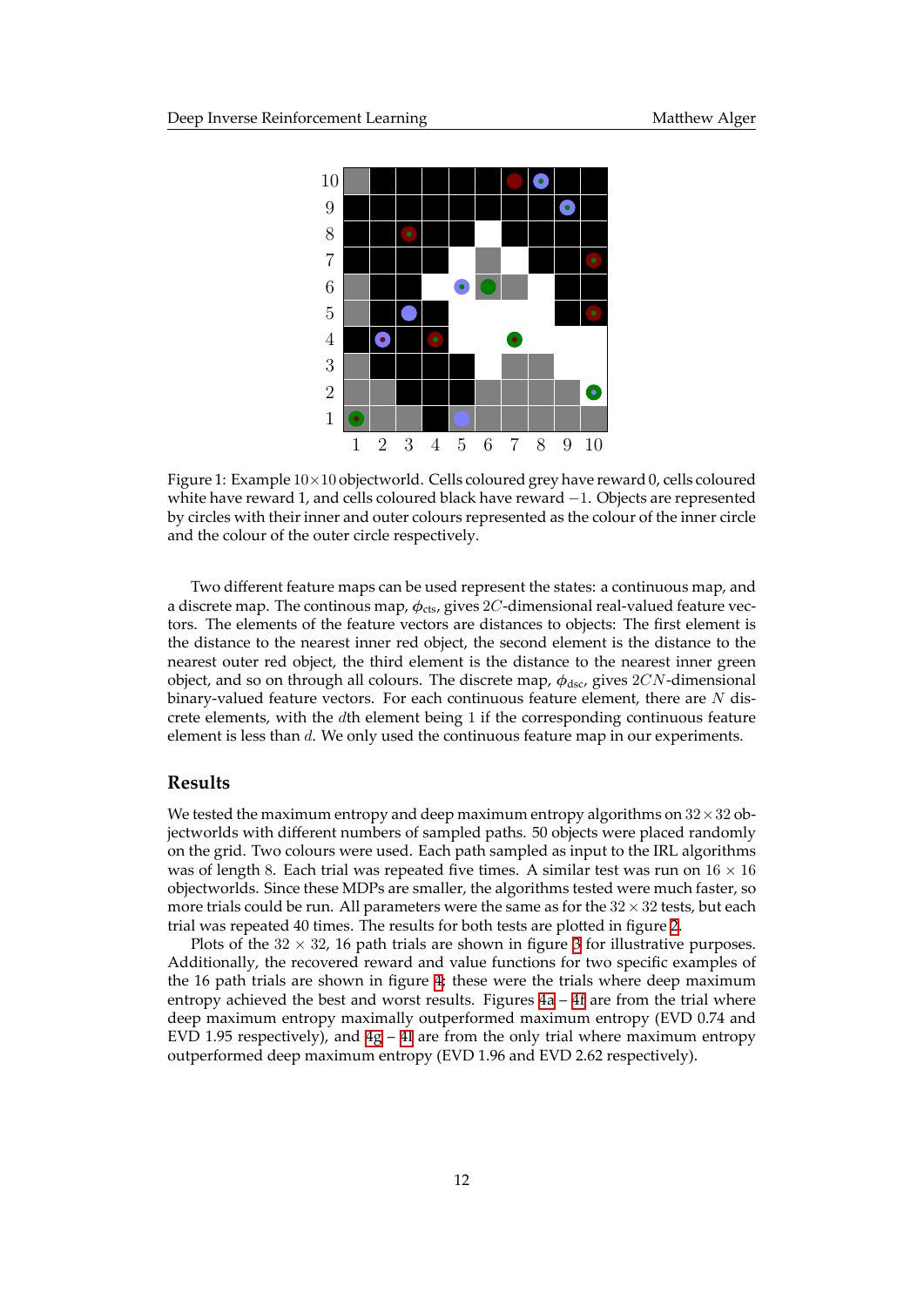<span id="page-12-0"></span>

Figure 2: Mean expected value difference for different numbers of sampled paths on different sized objectworlds. Error bars represent standard deviations.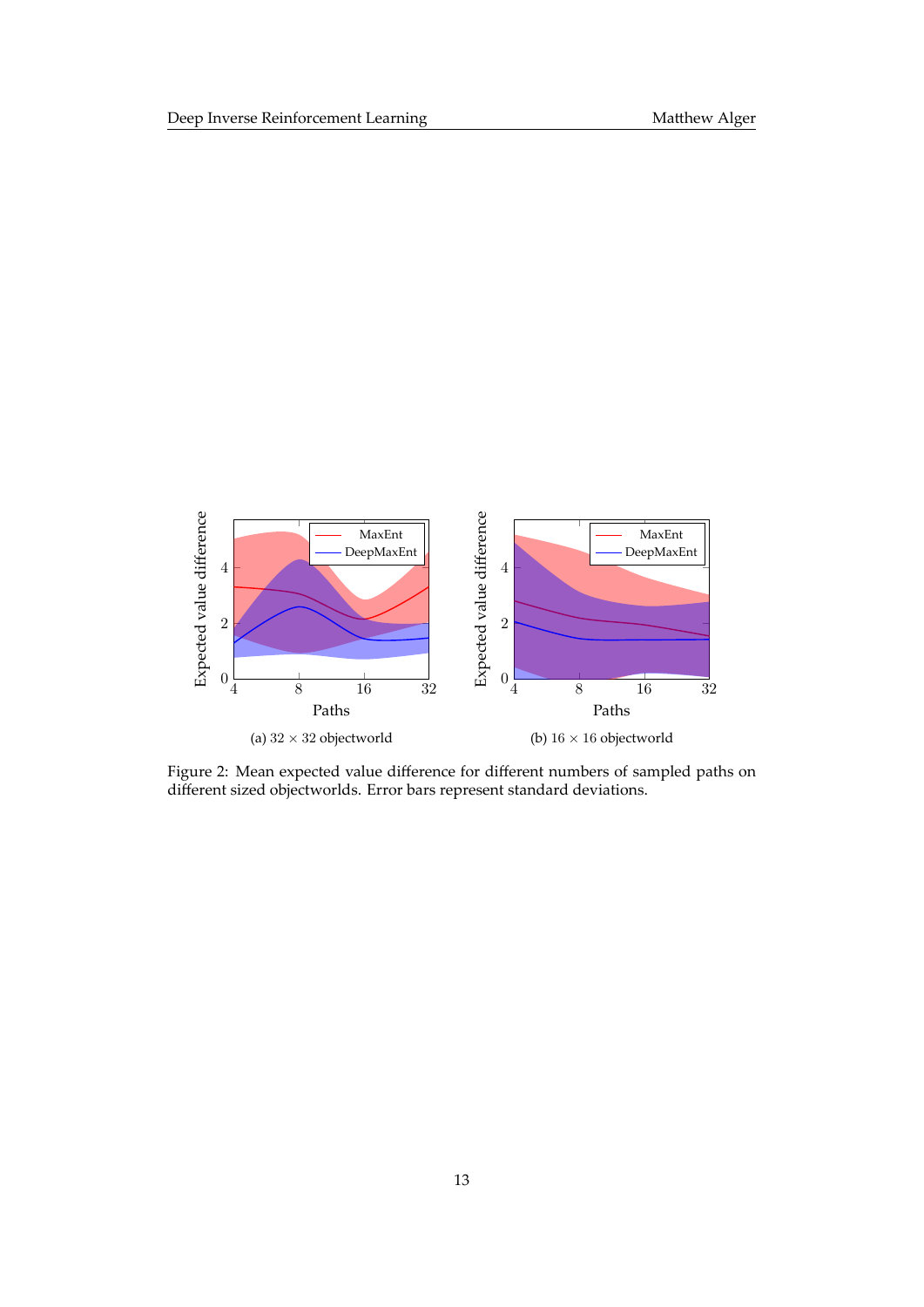<span id="page-13-0"></span>

Figure 3: Groundtruth and recovered reward functions from the 32 *×* 32, 16 path trials. Each row represents one trial. Red is the most positive reward, and blue is the most negative reward, with other hues representing intermediate rewards.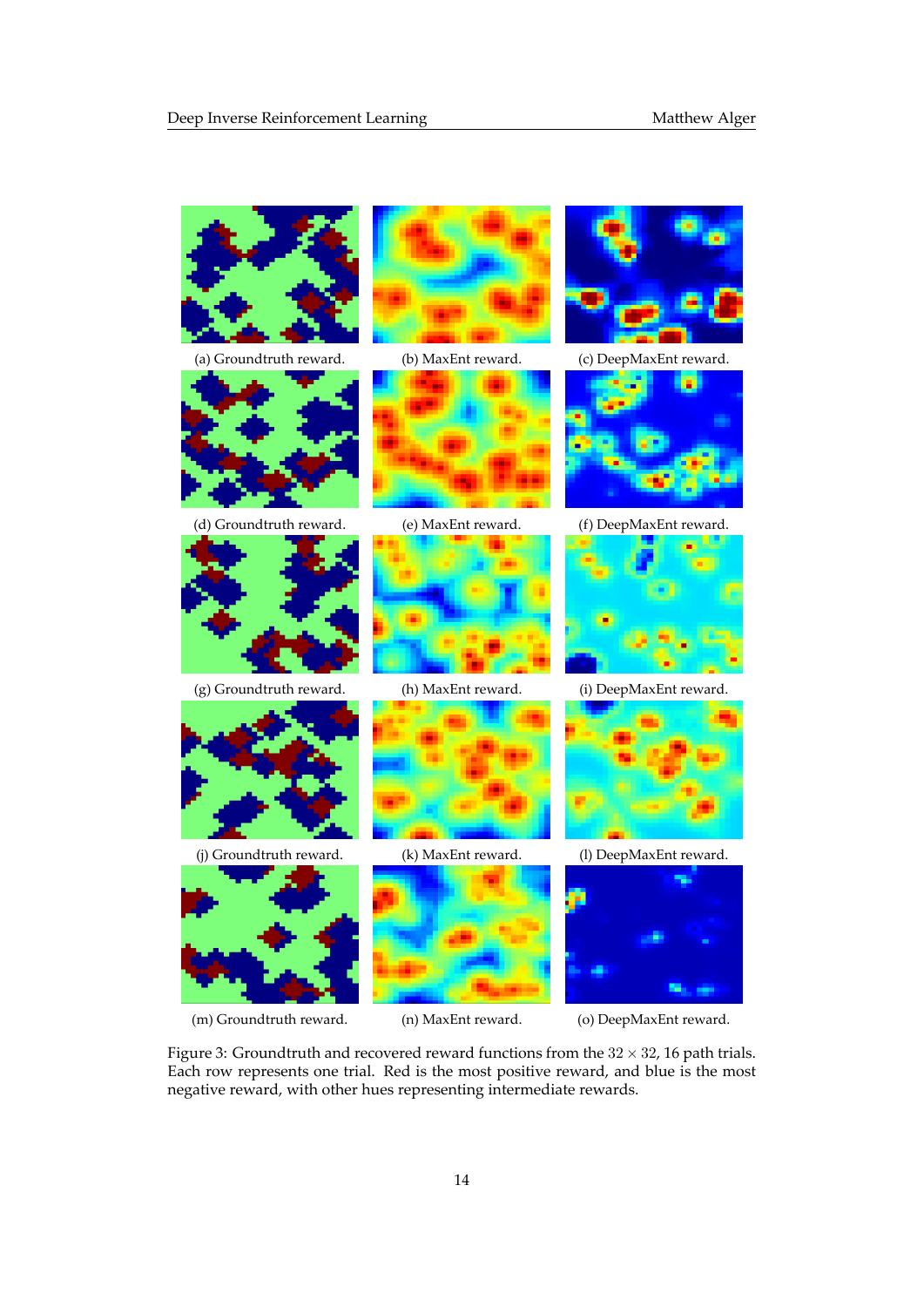# <span id="page-14-0"></span>(a) Groundtruth reward. (b) MaxEnt reward. (c) DeepMaxEnt reward. (d) Groundtruth value. (e) MaxEnt value. (f) DeepMaxEnt value.

### Worst:



(g) Groundtruth reward. (h) MaxEnt reward. (i) DeepMaxEnt reward.











(j) Groundtruth value. (k) MaxEnt value. (1) DeepMaxEnt value.

Figure 4: Groundtruth and recovered reward and value functions from the best- and worst-performing 32*×* 32, 16 path trials. Each row represents one trial. Red is the most positive reward, and blue is the most negative reward, with other hues representing intermediate rewards; a similar scale applies for the value function.

### Best: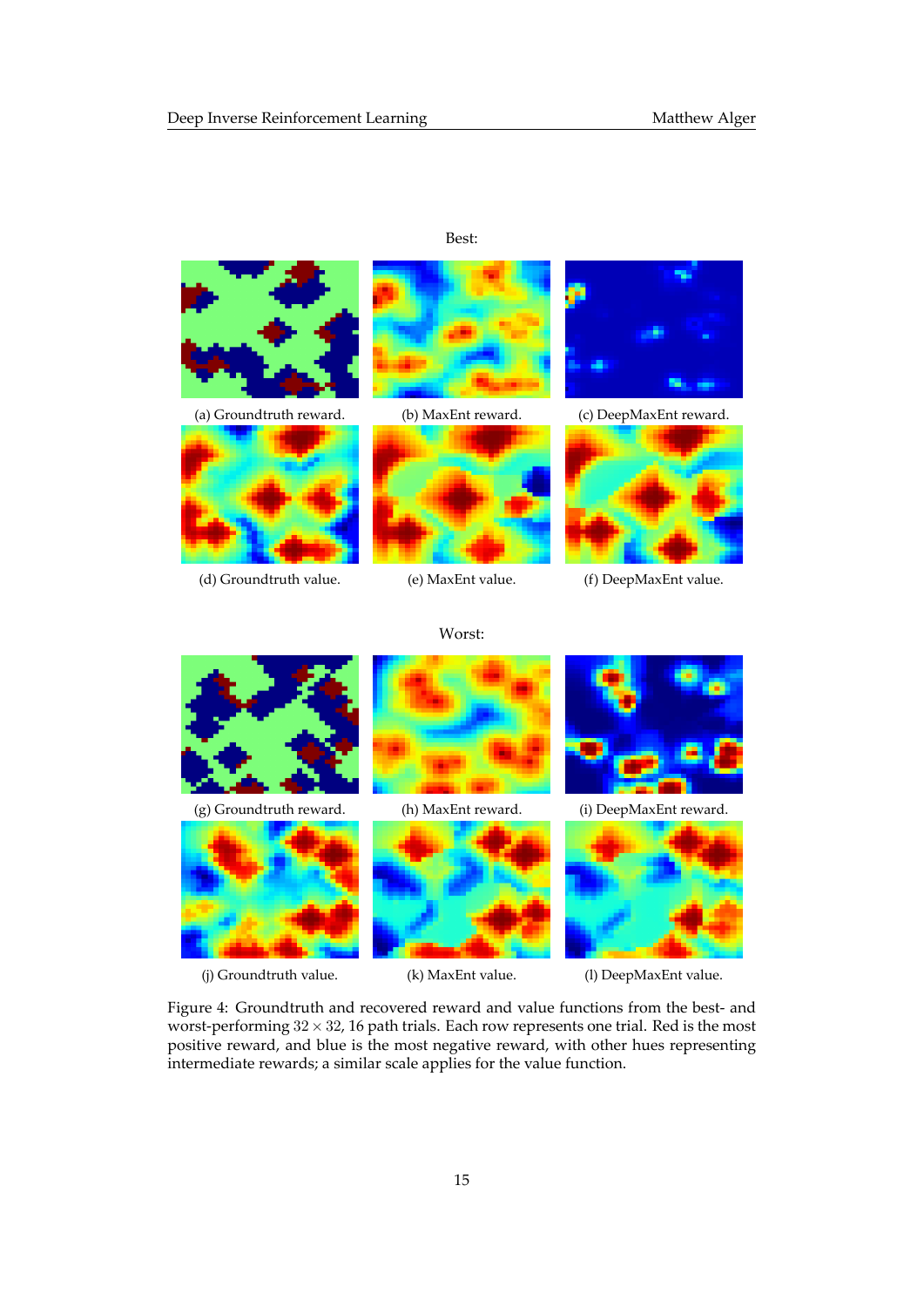# **Discussion**

The most striking property of the reward functions recovered by the deep maximum entropy algorithm (figure 3) is that they are much sharper than those recovered by the maximum entropy algorithm. Having sharp peaks in recovered reward functions makes sense within the context of maximum entropy: The simplest reward function that gives policies matching feature expectations are point sources of reward located in states that the optimal poli[cy](#page-13-0) aims to occupy. In the objectworld case, the most occupied states are those that are maximally far away from low reward areas, i.e., the centre of positive reward areas. This is because of the 30% random action chance — being moved at random from the centre of these areas will usually put the agent in an area with the same positive reward, whereas being moved away from the edge of these areas has a higher chance of moving the agent to a region of lower reward. Having peaks in the reward function at the centre of these regions will reproduce policies that aim to get to and stay in the centres, and so the recovered reward functions should reproduce policies similar to the true optimal policies.

Indeed, both linear and deep approaches have spikes, but the maximum entropy algorithm "spreads out" the reward over larger regions. This is likely due to the fact it is a linear approximation, so the reward is constrained to change smoothly between regions, whereas in the deep maximum entropy approach, non-linearity allows the reward function to drop off steeply.

Another interesting difference between the reward functions recovered by maximum entropy and those recovered by deep maximum entropy is that while the maximum entropy reward functions vary fairly evenly over the range of possible rewards, the deep maximum entropy reward functions are mostly flat with sharp negative and positive peaks. This, again, may be a result of the heuristic employed of matching feature expectations, which aims only to recover policies similar to the optimal policy, but that deep maximum entropy returns reward functions that are the same in areas of zero and negative true reward is unexpected.

From the expected value differences (figure 2), we can see that the deep maximum entropy approach performs somewhat better than the maximum entropy approach. We would expect that the deep maximum entropy approach would at minimum be equally good, since it reduces to the maximum entropy approach, and this is mostly confirmed by the consistent better perfor[ma](#page-12-0)nce of deep maximum entropy. In some trials, deep maximum entropy did perform worse, though not by a very large amount. We can examine figure 4 to see a specific case where deep maximum entropy performs well, and a specific case where it performs poorly. When deep maximum entropy did well, it had very sharp peaks in its recovered reward function. As a result, the value function of the recovered optimal policy on the true reward looks very similar to the true optimal policy's [va](#page-14-0)lue function. Conversely, maximum entropy performs poorly here, as it links areas of high reward with areas of medium reward, even though there are negative reward regions between the high reward areas. When deep maximum entropy does poorly, it seems to have overestimated how large the high reward regions are the reward here is much more spread out than in other trials. This objectworld seems fairly similar to other trialled objectworlds, so the poor performance of deep maximum entropy here may be due to the specific trajectories that were observed for this trial rather than properties of the objectworld. We note that maximum entropy did not do any poorer than average for this trial, so it is possible that deep maximum entropy is more sensitive to observed trajectories and this may have caused the poor performance here.

Comparing our expected value difference results to those obtained by Wulfmeier et al.[10], we see far less improvement with deep maximum entropy compared to maxi-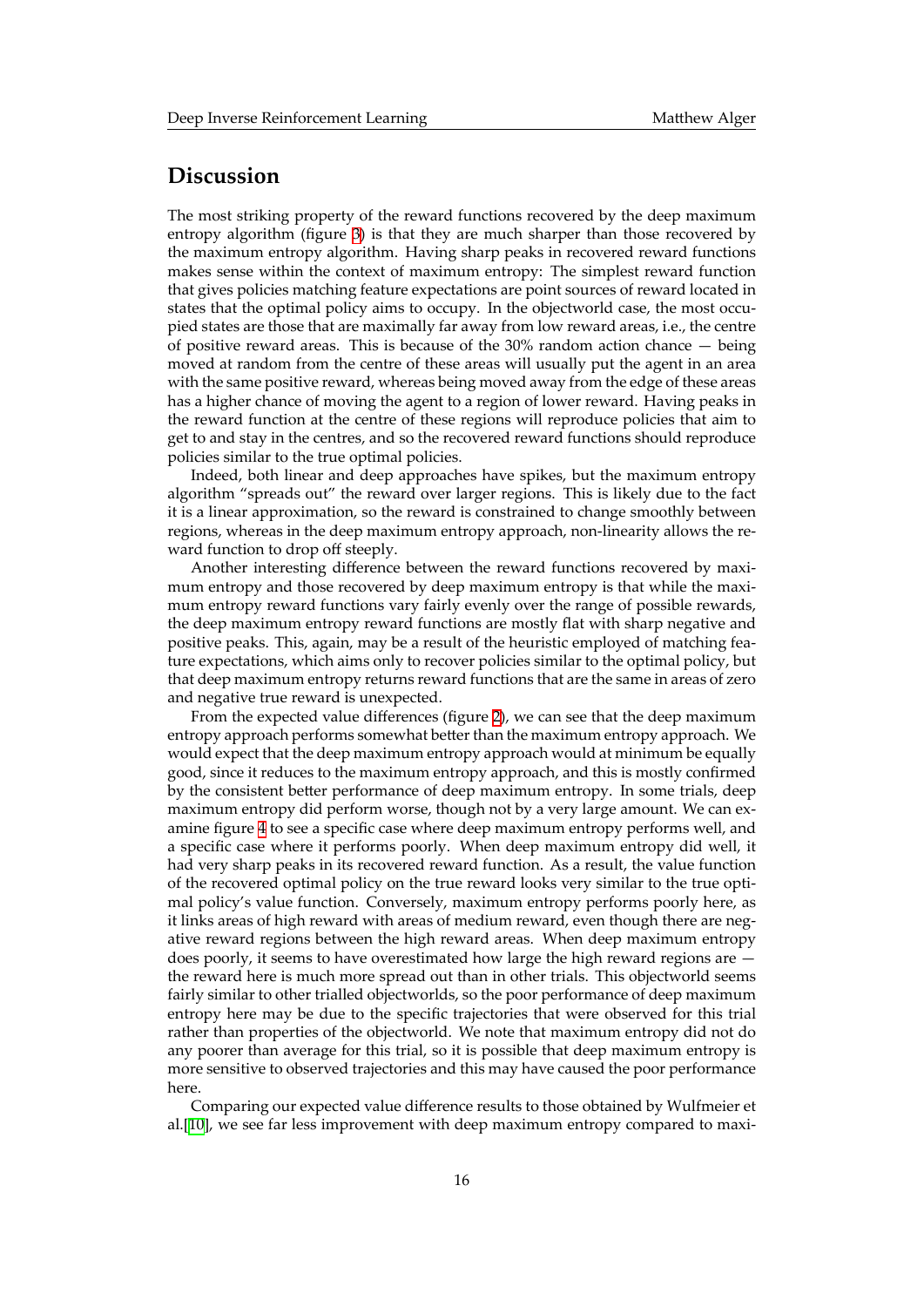mum entropy. While our deep maximum entropy did perform better than maximum entropy, Wulfmeier et al. report that the expected value difference for deep maximum entropy is on the order of five or more times lower than that of maximum entropy. However, we also note that our maximum entropy performed far better than the results presented in Wulfmeier et al. — we considered that this may be due to our use of AdaGrad in our maximum entropy implementation, but removing AdaGrad did not noticably worsen the performance of the maximum entropy algorithm.

For better results in future experiments, we could run more trials. This was not possible here, since trials were quite slow and we had limited computational power. However, from comparing figure 2a (which had 5 trials per point) to figure 2b (which had 40 trials per point), it seems that increasing the number of trials does not affect the standard deviation much. This effect seems to come from occasional failure of both maximum entropy and deep maximum entropy to recover a good reward function. While we are not sure why this [occ](#page-12-0)urs, we note that our standard deviati[ons](#page-12-0) are on the same order as those presented in other results[10, 7]. One hypothesis is that the random initialisation of the reward function occurs in a local minimum that gradient descent cannot escape from; random restarts (such as those used by Wulfmeier et al.) may solve this problem.

# **Conclusion**

In this report, we have described the linear programming inverse reinforcement learning algorithm[8] and the maximum entropy inverse reinforcement learning algorithm[1]. We have also derived the deep inverse reinforcement learning approach taken by Wulfmeier et al.[10], and tested this approach on the objectworld MDP.

We found that the deep maximum entropy approach achieved lower expected value differences th[an](#page-17-4)the maximum entropy approach, and is thus better at recovering r[e](#page-16-0)ward functions.

F[utu](#page-17-7)re work could involve trialling random restarts in the gradient descent, though this raises the question of how to combine the multiple recovered reward functions. Experimentation on the size and structure of the neural network used would also be useful, since this is not covered by either this report or Wulfmeier et al.[10]; it is possible that deeper or higher dimension networks may increase the effectiveness of the deep maximum entropy approach.

Finally, it would be beneficial to find out why maximum entropy and deep maximum entropy sometimes recover very poor reward functions — this [is t](#page-17-7)he reason the standard deviation of our results was so high, and is the most obvious limitation of the two maximum entropy approaches.

# **References**

- [1] B. D. Ziebart, A. L. Maas, J. A. Bagnell, and A. K. Dey. Maximum entropy inverse reinforcement learning. In *AAAI*, pages 1433–1438, 2008.
- <span id="page-16-0"></span>[2] P. Montague, P. Dayan, C. Person, T. J. Sejnowski, et al. Bee foraging in uncertain environments using predictive hebbian learning. *Nature*, 377(6551):725–728, 1995.
- <span id="page-16-2"></span><span id="page-16-1"></span>[3] P. Abbeel and A. Y. Ng. Apprenticeship learning via inverse reinforcement learning. In *Proceedings of the twenty-first international conference on machine learning*, page 1. ACM, 2004.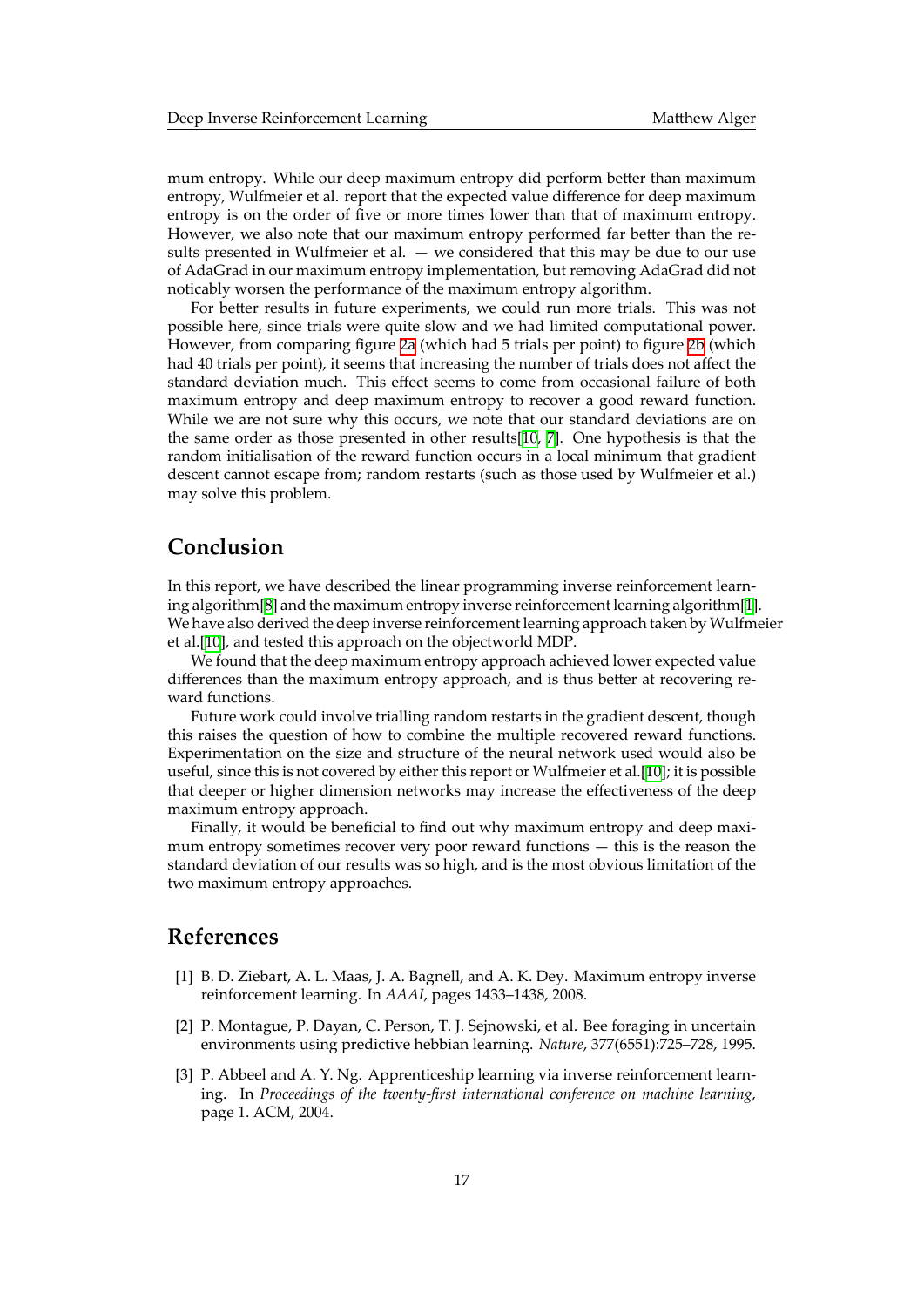- <span id="page-17-0"></span>[4] S. Russell. Learning agents for uncertain environments. In *Proceedings of the eleventh annual conference on computational learning theory*, pages 101–103. ACM, 1998.
- <span id="page-17-1"></span>[5] R. S. Sutton and A. G. Barto. Reinforcement learning: An introduction, 1998.
- <span id="page-17-2"></span>[6] Bilal Piot, Matthieu Geist, and Olivier Pietquin. Learning from demonstrations: Is it worth estimating a reward function? In H. Blockeel, K. Kersting, S. Nijssen, and F. Železný, editors, *Machine Learning and Knowledge Discovery in Databases*, volume 8188 of *Lecture Notes in Computer Science*, pages 17–32. Springer Berlin Heidelberg, 2013.
- <span id="page-17-3"></span>[7] S. Levine, Z. Popovic, and V. Koltun. Nonlinear inverse reinforcement learning with gaussian processes. In *Advances in Neural Information Processing Systems*, pages 19–27, 2011.
- <span id="page-17-4"></span>[8] A. Y. Ng and S. Russell. Algorithms for inverse reinforcement learning. In *ICML*, pages 663–670, 2000.
- [9] E. T. Jaynes. Information theory and statistical mechanics. *Phys. Rev.*, 106:620–630, May 1957.
- <span id="page-17-7"></span>[10] M. Wulfmeier, P. Ondruska, and I. Posner. Deep inverse reinforcement learning. *arXiv preprint arXiv:1507.04888*, 2015.
- [11] M. Leshno, V. Y. Lin, A. Pinkus, and S. Schocken. Multilayer feedforward networks with a nonpolynomial activation function can approximate any function. *Neural networks*, 6(6):861–867, 1993.
- <span id="page-17-5"></span>[12] Y. Bengio. Learning deep architectures for AI. *Foundations and trends® in Machine Learning*, 2(1):1–127, 2009.
- <span id="page-17-6"></span>[13] B. C. Csáji. Approximation with artificial neural networks. *Faculty of Sciences, Etvs Lornd University, Hungary*, 24, 2001.
- [14] C. M. Bishop. *Pattern recognition and machine learning*. springer, 2006.
- <span id="page-17-8"></span>[15] J. Duchi, E. Hazan, and Y. Singer. Adaptive subgradient methods for online learning and stochastic optimization. *The Journal of Machine Learning Research*, 12:2121–2159, 2011.